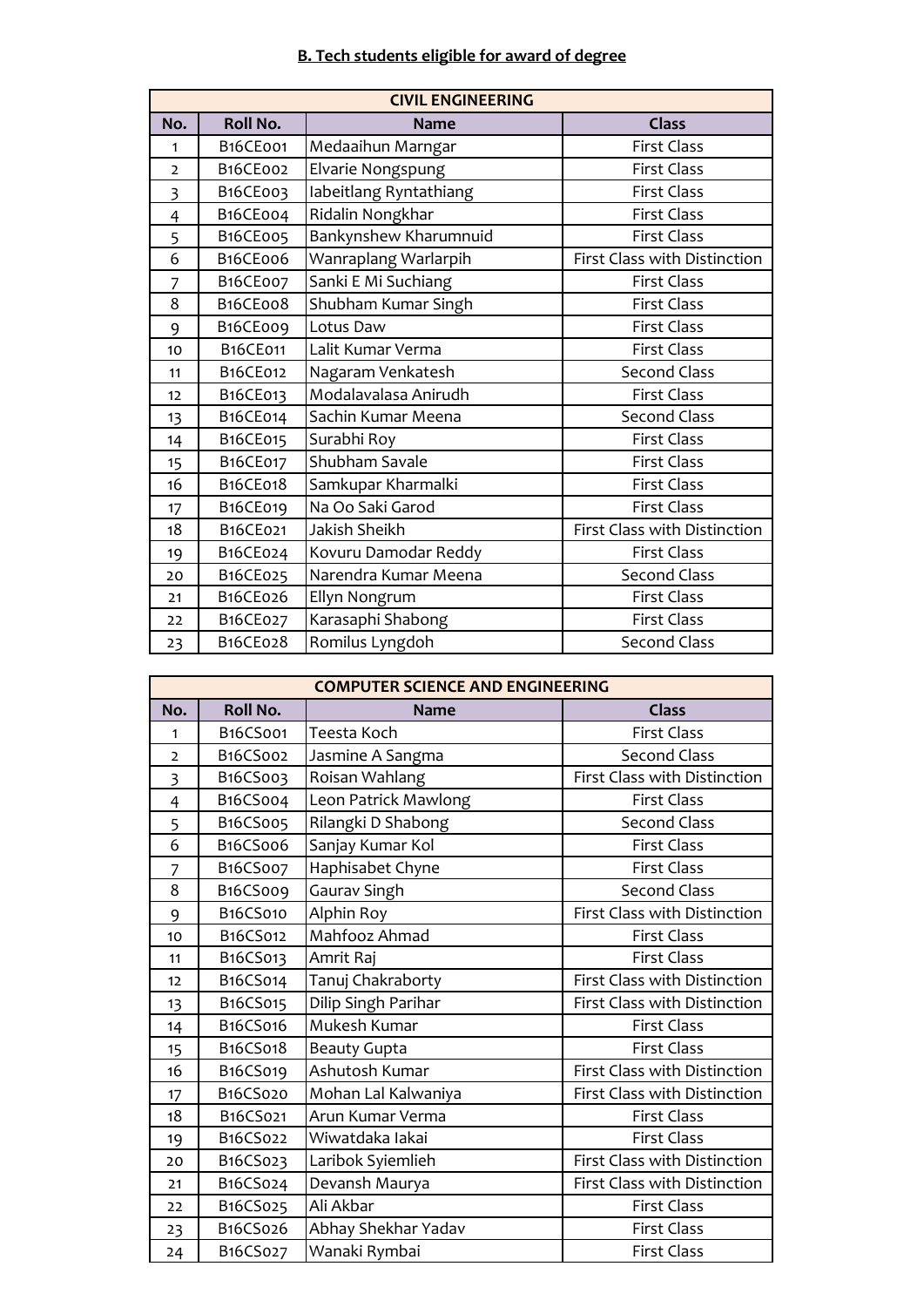| 25 | B <sub>16</sub> CS <sub>02</sub> 8 | Pasupuleti Venkata Harish Babu | First Class                  |
|----|------------------------------------|--------------------------------|------------------------------|
| 26 |                                    | B16CS029   Uchit Mahapatra     | <b>First Class</b>           |
| 27 |                                    | B16CS030 Priya Bharti          | First Class with Distinction |
| 28 | B <sub>15</sub> CS <sub>011</sub>  | Michael Nongphud               | Second Class                 |

|                | <b>ELECTRONICS AND COMMUNICATION ENGINEERING</b> |                           |                              |  |
|----------------|--------------------------------------------------|---------------------------|------------------------------|--|
| No.            | <b>Roll No.</b>                                  | <b>Name</b>               | <b>Class</b>                 |  |
| 1              | B <sub>16</sub> ECoo1                            | Abhushan Adhikari Joshi   | First Class with Distinction |  |
| $\overline{2}$ | B16EC004                                         | Randolph Dohtdong         | <b>First Class</b>           |  |
| $\overline{3}$ | B16EC006                                         | Depphang Chyrmang         | <b>First Class</b>           |  |
| 4              | B16EC007                                         | Janouris Centle Shabong   | <b>First Class</b>           |  |
| 5              | B16EC008                                         | Hamewot Suchiang          | <b>First Class</b>           |  |
| 6              | <b>B16EC010</b>                                  | Rasalinda Diengdoh        | <b>First Class</b>           |  |
| $\overline{7}$ | B16EC011                                         | Eatha Viswa Teja          | <b>First Class</b>           |  |
| 8              | B16EC012                                         | Bollampalli Satya Abhinay | <b>First Class</b>           |  |
| 9              | B16EC013                                         | V Sai Kishore Chary       | <b>First Class</b>           |  |
| 10             | B16EC014                                         | Rafaela Gracia Nongrum    | Second Class                 |  |
| 11             | B16EC015                                         | Balamhashwa Syiemlieh     | <b>First Class</b>           |  |
| 12             | <b>B16EC016</b>                                  | Kishan Chaurasia          | Second Class                 |  |
| 13             | B16EC017                                         | Asutosh Behera            | First Class with Distinction |  |
| 14             | B16EC018                                         | Rajoo Kumar Gautam        | First Class                  |  |
| 15             | B16EC019                                         | Kethiri Narsimha Reddy    | <b>First Class</b>           |  |
| 16             | B16EC020                                         | Kamarapu Shivachandra     | <b>First Class</b>           |  |
| 17             | B16EC022                                         | Kummari Tirupathi Rao     | <b>First Class</b>           |  |
| 18             | B16EC023                                         | Anish Patel               | First Class with Distinction |  |
| 19             | B16EC024                                         | Chiluveru Gnaneshwar      | <b>First Class</b>           |  |
| 20             | B16EC025                                         | S.N.Charan Reddy          | <b>First Class</b>           |  |
| 21             | B16EC027                                         | Bhukya Kumar              | First Class                  |  |
| 22             | B16EC028                                         | Manish Kumar Singh        | <b>First Class</b>           |  |

| <b>ELECTRICAL AND ELECTRONICS ENGINEERING</b> |                       |                           |                              |
|-----------------------------------------------|-----------------------|---------------------------|------------------------------|
| No.                                           | <b>Roll No.</b>       | <b>Name</b>               | <b>Class</b>                 |
| 1                                             | B16EE002              | Donnagratia Syndor        | <b>First Class</b>           |
| $\overline{2}$                                | B16EE003              | Jugami Khakhlary          | Second Class                 |
| $\overline{3}$                                | B16EE004              | Johnyborn Roy Shylla      | <b>First Class</b>           |
| $\overline{4}$                                | B16EE005              | Proshidh Prosonno Hajong  | <b>First Class</b>           |
| 5                                             | B <sub>16</sub> EE006 | Pynbhalang Lyngdoh        | <b>First Class</b>           |
| 6                                             | B16EE007              | Lapynsuk Thabah           | <b>First Class</b>           |
| 7                                             | B <sub>16</sub> EE008 | Dianglinshisha Marbaniang | <b>First Class</b>           |
| 8                                             | B16EE009              | Pherman Khongkhlad        | <b>First Class</b>           |
| 9                                             | <b>B16EE010</b>       | Ananya Giri               | <b>First Class</b>           |
| 10                                            | B16EE011              | Teiboklang Nongrum        | <b>First Class</b>           |
| 11                                            | B16EE012              | Shakti Mayank Singh       | <b>First Class</b>           |
| 12                                            | B16EE013              | Aniruddha Arun Agrawal    | First Class with Distinction |
| 13                                            | B16EE014              | Manish Kumar              | <b>First Class</b>           |
| 14                                            | B16EE015              | Amit Kumar Lal            | <b>Second Class</b>          |
| 15                                            | B16EE016              | Seemala Saiteja           | <b>First Class</b>           |
| 16                                            | B16EE017              | Debasis Sahoo             | First Class with Distinction |
| 17                                            | B16EE018              | Sharmistha Dutta          | First Class with Distinction |
| 18                                            | B16EE021              | Ladapjingkmen Wanrieh     | <b>First Class</b>           |
| 19                                            | B16EE022              | <b>Bolen Regon</b>        | Second Class                 |
| 20                                            | B16EE023              | Royal Sutnga              | <b>First Class</b>           |
| 21                                            | B16EE024              | Dallang M. Momin          | <b>First Class</b>           |
| 22                                            | B16EE025              | Khushi Misra              | First Class with Distinction |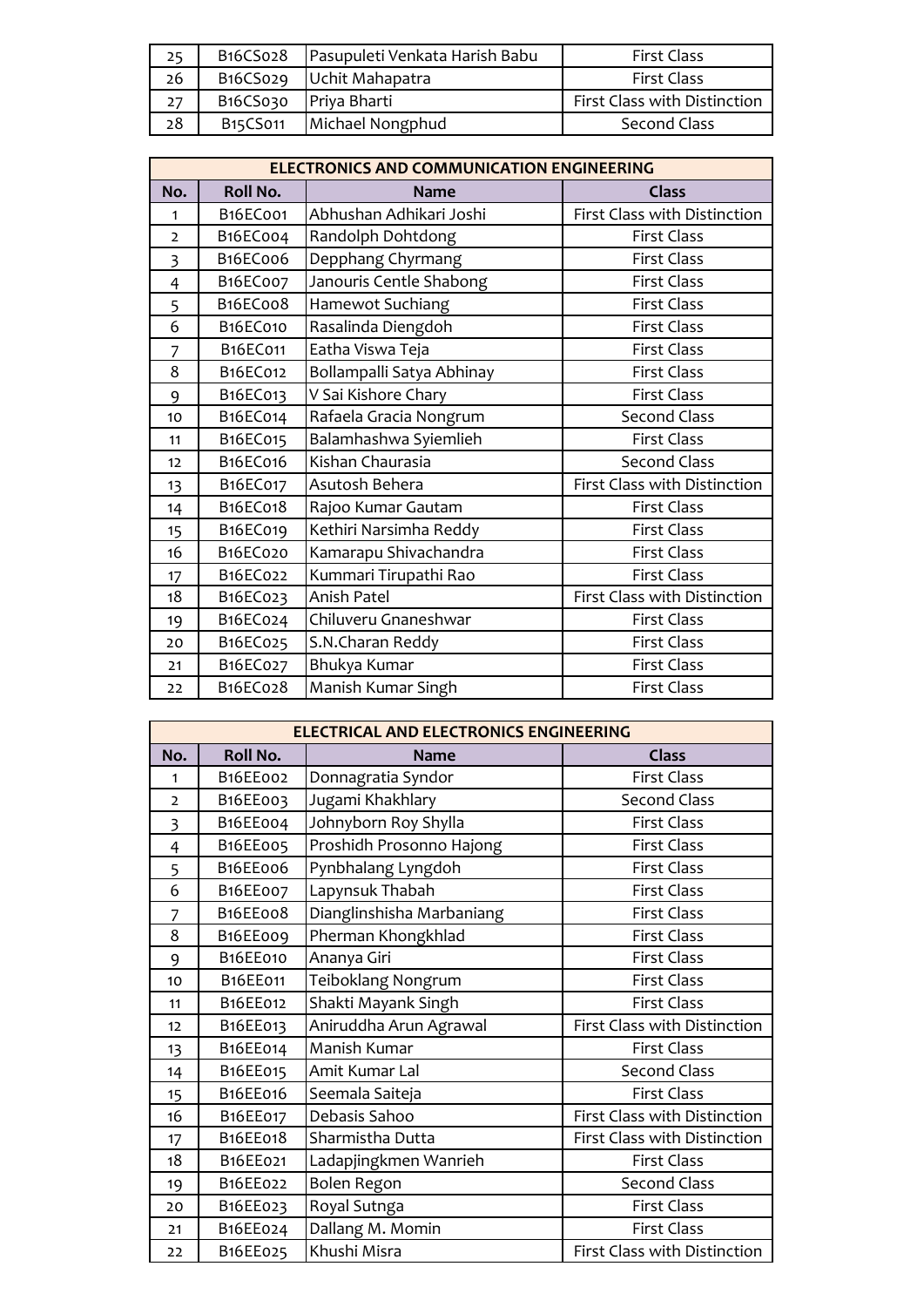|                | <b>MECHANICAL ENGINEERING</b> |                      |                              |  |
|----------------|-------------------------------|----------------------|------------------------------|--|
| No.            | <b>Roll No.</b>               | <b>Name</b>          | <b>Class</b>                 |  |
| 1              | B <sub>16</sub> ME002         | Ankit Kumar R Sharma | First Class with Distinction |  |
| $\overline{2}$ | B <sub>16</sub> ME003         | Shahnawaz Nongrum    | <b>Second Class</b>          |  |
| 3              | B16ME004                      | Pyntngen Pohthmi     | <b>Second Class</b>          |  |
| $\overline{4}$ | B <sub>16</sub> ME005         | Kishan Das           | <b>First Class</b>           |  |
| 5              | B <sub>16</sub> MEoo6         | Reliancy Nongtdu     | <b>First Class</b>           |  |
| 6              | B <sub>16</sub> MEoo7         | Hamedawan Sten       | <b>Second Class</b>          |  |
| 7              | B <sub>16</sub> ME009         | Sankini Suchiang     | <b>First Class</b>           |  |
| 8              | B16ME011                      | <b>Sukrit Maity</b>  | First Class with Distinction |  |
| 9              | B16ME012                      | Kapil Kumar Meena    | <b>First Class</b>           |  |
| 10             | B16ME013                      | Varish Agarwal       | <b>First Class</b>           |  |
| 11             | B16ME015                      | Gunsa Irma Ch Marak  | <b>First Class</b>           |  |
| 12             | B16ME016                      | Devashish Dubey      | First Class with Distinction |  |
| 13             | B16ME019                      | Nitesh Kumar         | <b>First Class</b>           |  |
| 14             | B16ME020                      | Suraj Vishwakarma    | First Class with Distinction |  |
| 15             | B16ME021                      | Pynsuklang Hayong    | Second Class                 |  |
| 16             | B16ME022                      | Koustubh Deshpande   | First Class with Distinction |  |
| 17             | B16ME023                      | Deepak Kumar Sah     | <b>First Class</b>           |  |

| <b>STUDENTS FROM PREVIOUS BATCHES</b> |                       |                       |                     |
|---------------------------------------|-----------------------|-----------------------|---------------------|
| No.                                   | <b>Roll No.</b>       | <b>Name</b>           | <b>Class</b>        |
| 1                                     | B13CV033              | Ombertsley Kharshandi | <b>Second Class</b> |
| $\mathcal{L}$                         | B14CS020              | Donkupar Marngar      | <b>Second Class</b> |
| 3                                     | B14EC024              | Chinta Ravi Sanker    | <b>Second Class</b> |
| 4                                     | B14EE026              | Lakhan Singh Meena    | <b>Second Class</b> |
| 5                                     | B <sub>15</sub> CEoo4 | Sangeeta Das          | Second Class        |
| 6                                     | B15CE008              | Jeny Welkin N. Sangma | Second Class        |
|                                       | B15CE025              | Pravesh Kumar         | Second Class        |
| 8                                     | B15CE029              | <b>Anand Abhishek</b> | Second Class        |
| 9                                     | B15CS018              | Gorle Akhil           | <b>Second Class</b> |
| 10                                    | B15EE017              | Md Tanweer Alam       | <b>Second Class</b> |
| 11                                    | <b>B15ME011</b>       | Mashun Vashum         | Second Class        |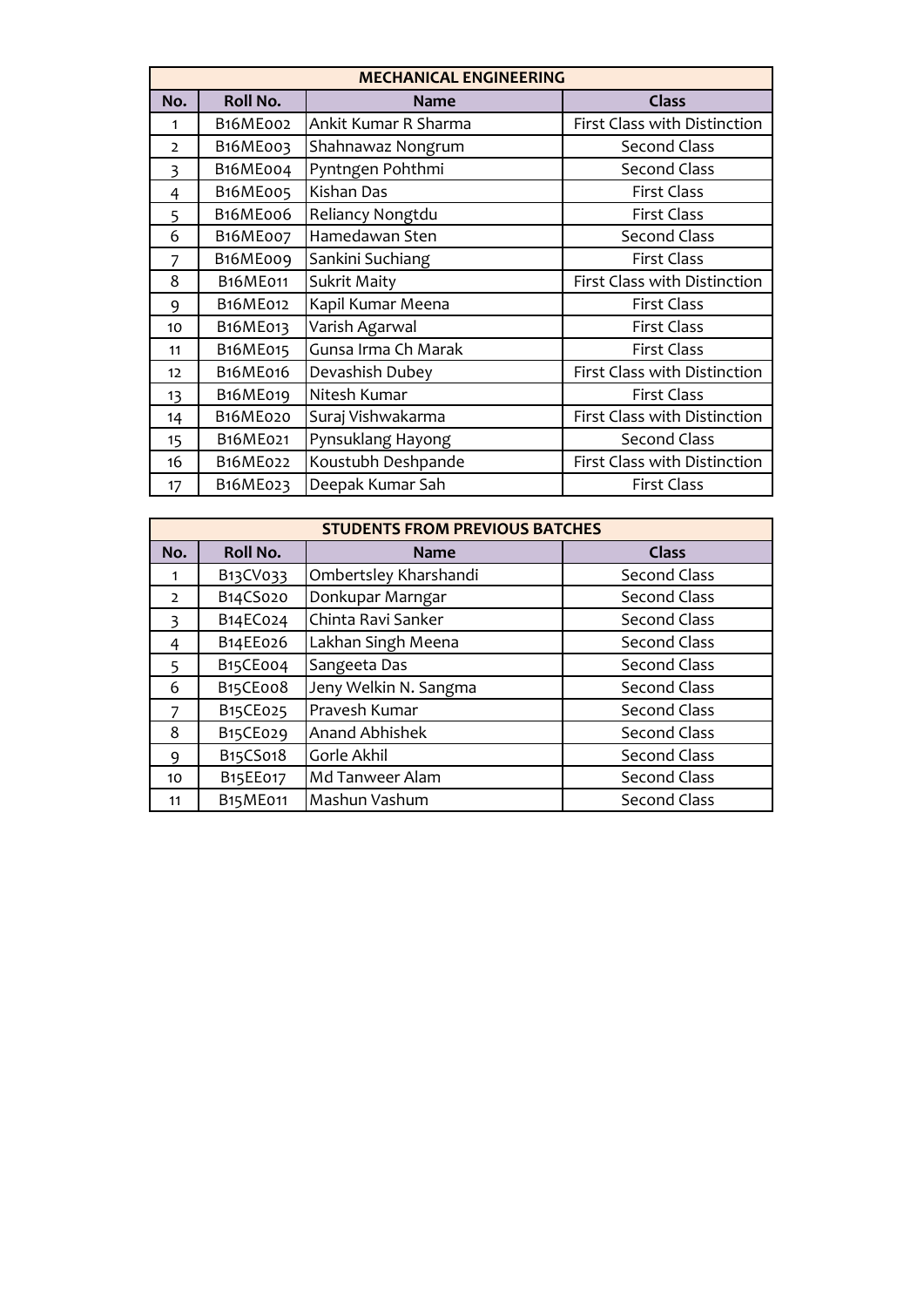#### **M. Tech students eligible for award of degree**

| <b>CIVIL ENGINEERING (STRUCTURAL ENGINEERING)</b> |                       |                              |                              |
|---------------------------------------------------|-----------------------|------------------------------|------------------------------|
| No.                                               | <b>Roll No.</b>       | <b>Name</b>                  | <b>Class</b>                 |
| 1                                                 | T18CE001              | Jonathan Vanlalruata         | First Class with Distinction |
| $\overline{2}$                                    | T18CE002              | Dodda Srinivas               | First Class with Distinction |
| 3                                                 | T <sub>1</sub> 8CE003 | Gosala Sai Ram Reddy         | First Class with Distinction |
| 4                                                 | T <sub>1</sub> 8CE004 | Richard Badonbok Lyngkhoi    | <b>First Class</b>           |
| 5                                                 | T18CE005              | Himanshu Bisht               | First Class with Distinction |
| 6                                                 | T18CE006              | Arjun Jasyal                 | First Class with Distinction |
| 7                                                 | T18CE007              | Dinesh Kumar Luhani          | First Class with Distinction |
| 8                                                 | T <sub>1</sub> 8CEoo8 | Gaurav Kumar Prabhat         | First Class with Distinction |
| 9                                                 | T <sub>1</sub> 8CE009 | Hareesh Dongamallaiah Sayala | First Class with Distinction |
| 10                                                | T18CE010              | Aakash Gupta                 | First Class with Distinction |
| 11                                                | T18CE011              | Nikhil Mahar                 | First Class with Distinction |
| 12 <sup>2</sup>                                   | T <sub>1</sub> 8CE013 | Mohammed Omar Farooque       | First Class with Distinction |
| 13                                                | T18CE015              | Damodara Sahu                | <b>First Class</b>           |
| 14                                                | T18CE016              | Bolla Madhu Sudhan           | First Class with Distinction |

| <b>COMPUTER SCIENCE AND ENGINEERING</b> |                 |                         |                              |
|-----------------------------------------|-----------------|-------------------------|------------------------------|
| No.                                     | <b>Roll No.</b> | <b>Name</b>             | <b>Class</b>                 |
|                                         | T18CS001        | Jaspreet Singh          | First Class with Distinction |
| $\overline{2}$                          |                 | T18CS004 Kousik Sarkar  | <b>First Class</b>           |
| $\overline{\mathbf{3}}$                 | T18CS005        | Subhasree Majumder      | First Class with Distinction |
| $\overline{4}$                          |                 | T18CS006 Raimoni Hansda | First Class with Distinction |
| 5                                       |                 | T18CS009 Utkarsh Saxena | First Class with Distinction |
| 6                                       | T18CS010        | Shivdeep Kumar          | <b>First Class</b>           |
| $\overline{z}$                          | T18CS011        | Shivanshu Agnihotri     | First Class with Distinction |

|                                                | ELECTRONICS AND COMMUNICATION ENGINEERING (VLSI AND EMBEDDED SYSTEMS) |                                                 |                              |  |
|------------------------------------------------|-----------------------------------------------------------------------|-------------------------------------------------|------------------------------|--|
| <b>Roll No.</b><br>No.<br>Class<br><b>Name</b> |                                                                       |                                                 |                              |  |
|                                                | T <sub>1</sub> 8ECoo1   V Srinivas                                    |                                                 | First Class with Distinction |  |
| $\mathcal{P}$                                  |                                                                       | T18EC002 Vennelakanti Venkata Bhargava Narendra | First Class with Distinction |  |
|                                                |                                                                       | T18EC004   Vikatakavi Chandana                  | First Class with Distinction |  |

| <b>ELECTRICAL ENGINEERING (POWER AND ENERGY SYSTEMS)</b> |                       |                          |                              |
|----------------------------------------------------------|-----------------------|--------------------------|------------------------------|
| No.                                                      | <b>Roll No.</b>       | <b>Name</b>              | <b>Class</b>                 |
| 1                                                        | T18EE001              | Priyanka Kishor Sorte    | First Class with Distinction |
| $\overline{2}$                                           | T18EE002              | Avigyan Roy              | First Class with Distinction |
| 3                                                        | T18EE003              | Pritam Rout              | First Class with Distinction |
| 4                                                        | T18EE004              | Anish Pratap Vishwakarma | <b>First Class</b>           |
| 5                                                        | T18EE005              | Amit Kumar               | <b>First Class</b>           |
| 6                                                        | T18EE006              | Ishan Bhand              | First Class with Distinction |
| 7                                                        | T <sub>1</sub> 8EE008 | Ashok Narayan Tripathi   | First Class with Distinction |
| 8                                                        | T <sub>1</sub> 8EE009 | Dulipala J K S S Balaji  | First Class with Distinction |
| 9                                                        | T18EE011              | Deepak Kumar             | <b>First Class</b>           |
| 10                                                       | T18EE012              | Mukesh Kumar             | <b>First Class</b>           |
| 11                                                       | T <sub>1</sub> 8EE013 | Deep Chand               | <b>First Class</b>           |
| 12                                                       | T18EE014              | Sugandha                 | First Class with Distinction |
| 13                                                       | T18EE015              | Robin Wilson             | First Class with Distinction |
| 14                                                       | T18EE016              | Jogi Vijay Kumar         | First Class with Distinction |

| MECHANICAL ENGINEERING (FLUIDS AND THERMAL ENGINEERING) |                 |             |       |
|---------------------------------------------------------|-----------------|-------------|-------|
| No.                                                     | <b>Roll No.</b> | <b>Name</b> | Class |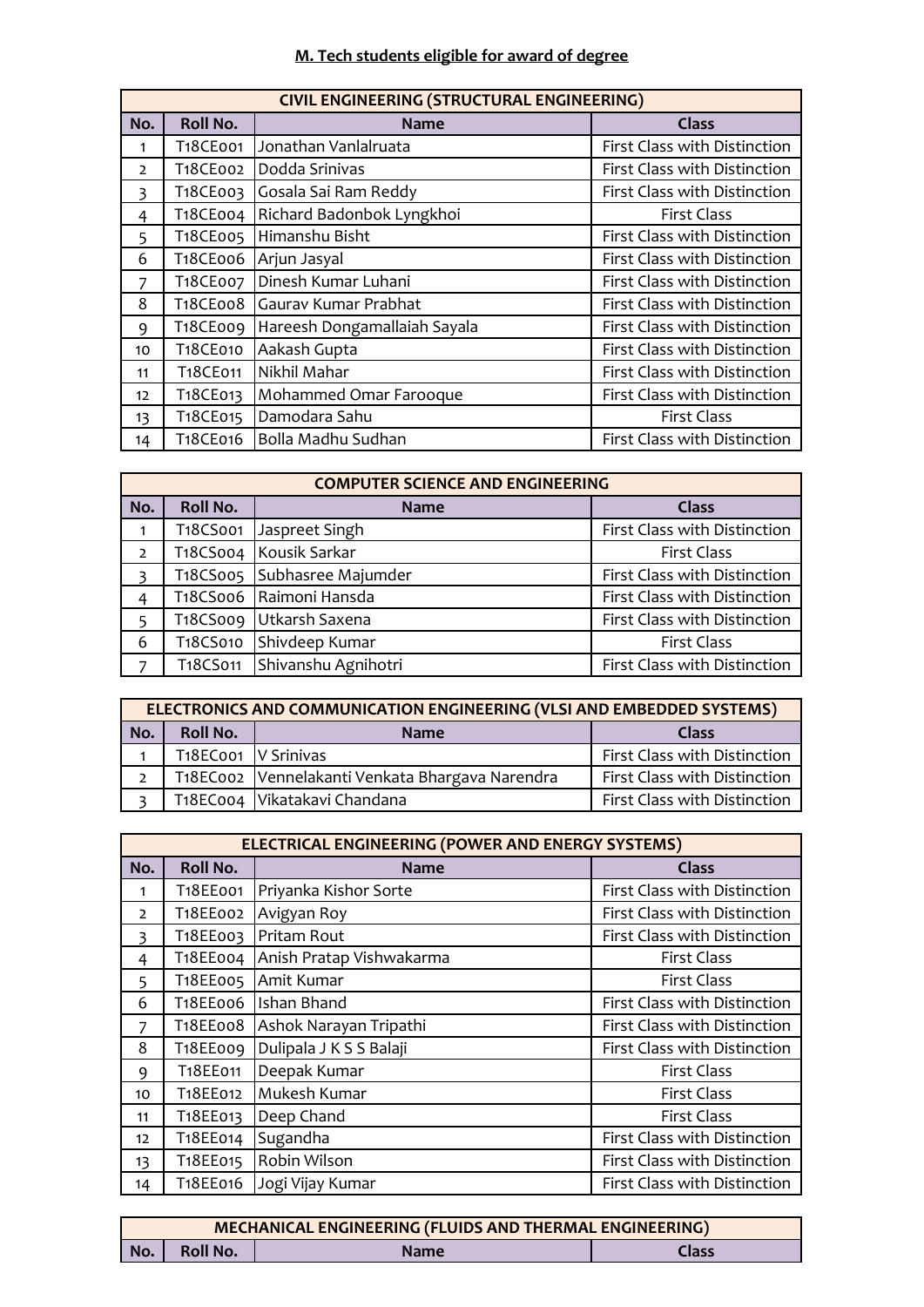| 1               | T18ME001              | Neeraj Gupta                           | First Class with Distinction |  |
|-----------------|-----------------------|----------------------------------------|------------------------------|--|
| $\overline{2}$  |                       | T18ME002 Ankush Chandrakant Bhandarkar | <b>First Class</b>           |  |
| 3               | T <sub>1</sub> 8ME003 | Muddada Srinivasarao                   | First Class with Distinction |  |
| 4               |                       | T18ME004 Dieuvous Garde Langstang      | <b>First Class</b>           |  |
| 5               | T <sub>1</sub> 8ME005 | Anuj Kumar                             | First Class with Distinction |  |
| 6               |                       | T <sub>1</sub> 8ME006 Rahul Kumar      | <b>First Class</b>           |  |
| $\overline{7}$  |                       | T18ME008 Manish Sharma                 | <b>First Class</b>           |  |
| 8               |                       | T18ME009 Trinayan Borah                | First Class with Distinction |  |
| 9               | T18ME011              | Saurav Tandon                          | <b>Second Class</b>          |  |
| 10              | T18ME012              | Pravin Kumar                           | <b>First Class</b>           |  |
| 11              | T <sub>1</sub> 8ME013 | Ashish Babarao Khelkar                 | <b>First Class</b>           |  |
| 12 <sup>2</sup> | T18ME015              | Dinesh Kumar Yadav                     | <b>First Class</b>           |  |
| 13              | T18ME016              | Swrangsha Basumatary                   | First Class with Distinction |  |
| 14              | T18ME017              | Ankur Kumar                            | First Class with Distinction |  |
| 15              | T18ME018              | Avanapu Dileep Kumar                   | First Class with Distinction |  |

# **M. Tech (Part TIme) students eligible for award of degree**

| <b>COMPUTER SCIENCE AND ENGINEERING</b> |                                  |                                      |                    |  |  |  |  |
|-----------------------------------------|----------------------------------|--------------------------------------|--------------------|--|--|--|--|
| No.                                     | Roll No.<br>Class<br><b>Name</b> |                                      |                    |  |  |  |  |
|                                         |                                  | T17CS014   Ibalari Lyngdoh Mawphlang | <b>First Class</b> |  |  |  |  |
|                                         |                                  | T17CS015   Medarisha H Thangkhiew    | <b>First Class</b> |  |  |  |  |
|                                         |                                  |                                      |                    |  |  |  |  |

| <b>ELECTRICAL ENGINEERING (POWER AND ENERGY SYSTEMS)</b> |                                         |                            |                    |  |  |  |  |
|----------------------------------------------------------|-----------------------------------------|----------------------------|--------------------|--|--|--|--|
| No.                                                      | <b>Roll No.</b><br>Class<br><b>Name</b> |                            |                    |  |  |  |  |
|                                                          |                                         | 1   T17EE009 Sushanta Nath | <b>First Class</b> |  |  |  |  |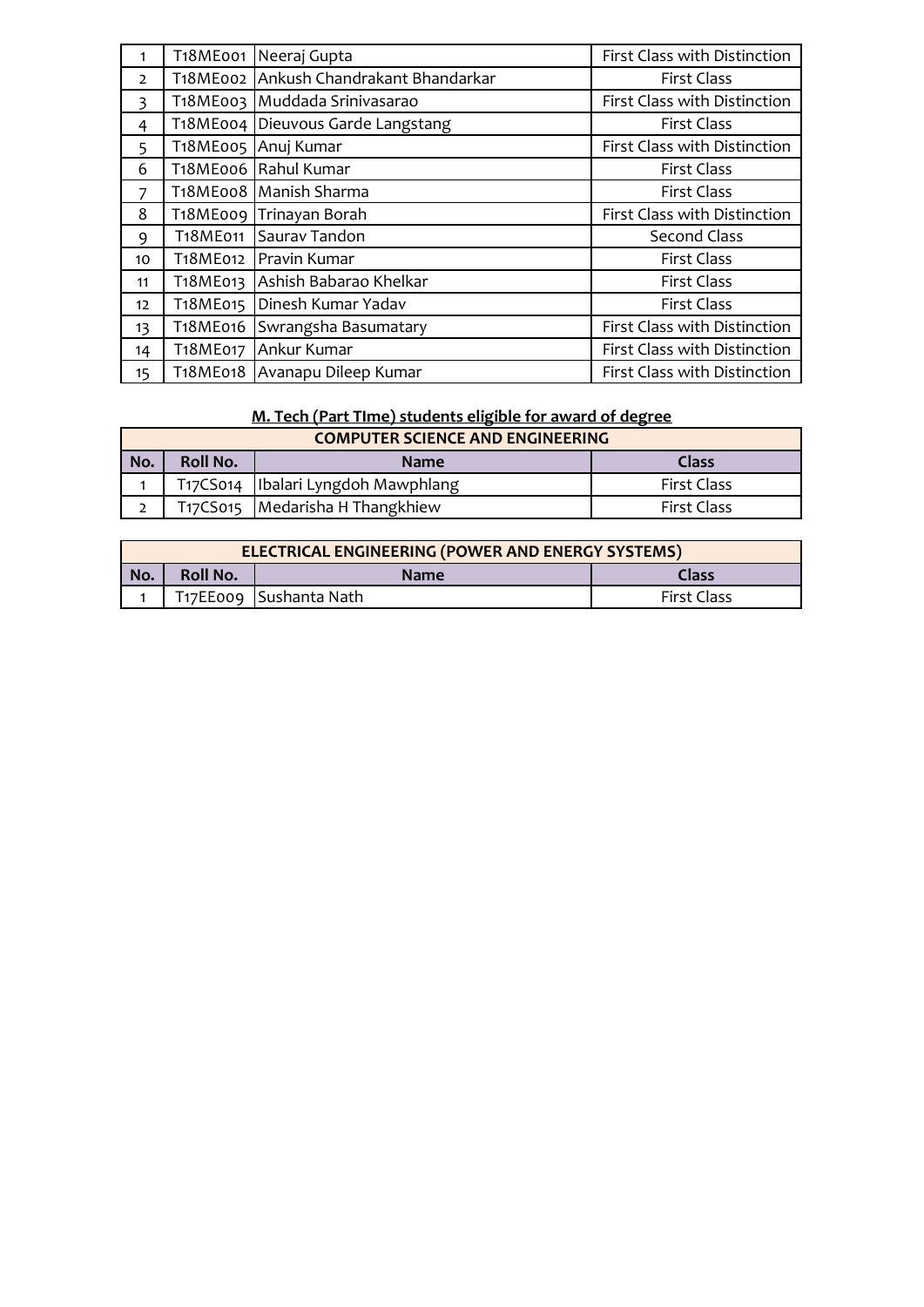## **M. Sc students eligible for award of degree**

| <b>CHEMISTRY</b> |                                                                 |                         |                              |  |  |
|------------------|-----------------------------------------------------------------|-------------------------|------------------------------|--|--|
| No.              | <b>Roll No.</b>                                                 | <b>Name</b>             | Class                        |  |  |
| 1                | S <sub>18</sub> CH001                                           | Pavan Kumar             | First Class with Distinction |  |  |
| $\overline{2}$   | S18CH002                                                        | Shahnaz Begum           | <b>First Class</b>           |  |  |
| 3                | S <sub>18</sub> CH <sub>003</sub>                               | Shruti Revankar         | <b>First Class</b>           |  |  |
| 4                | S18CH004                                                        | Geetanjali Basumatary   | First Class with Distinction |  |  |
| 5                | S18CH005                                                        | Hridoy Jyoti Bora       | First Class with Distinction |  |  |
| 6                | S18CH006                                                        | Sujan Santra            | First Class with Distinction |  |  |
| 7                | S <sub>1</sub> 8CHoo8                                           | Pulakesh Gogoi          | First Class with Distinction |  |  |
| 8                | S18CH009                                                        | Subhransu Sekhar Das    | <b>First Class</b>           |  |  |
| 9                | S18CH010                                                        | Himadri Sikha Saikia    | First Class with Distinction |  |  |
| 10               | S18CH011                                                        | Sumadevi N              | First Class with Distinction |  |  |
| 11               | S <sub>18</sub> CH <sub>012</sub>                               | Vikash Singh Khareshiya | <b>First Class</b>           |  |  |
| 12               | S18CH013                                                        | Amarjyoti Mondal        | <b>First Class</b>           |  |  |
| 13               | S18CH014                                                        | Ajay Bharti             | <b>First Class</b>           |  |  |
| 14               | S18CH015                                                        | Shrutimala Baruah       | First Class with Distinction |  |  |
| 15               | S18CH016<br>Bikash Jyoti Tamuly<br>First Class with Distinction |                         |                              |  |  |

| <b>MATHEMATICS</b> |                 |                                |                              |  |  |
|--------------------|-----------------|--------------------------------|------------------------------|--|--|
| No.                | <b>Roll No.</b> | <b>Name</b>                    | <b>Class</b>                 |  |  |
|                    | S18MA001        | <b>Bichu George</b>            | First Class with Distinction |  |  |
| $\mathcal{L}$      |                 | S18MA002 Sabi Biswas           | First Class with Distinction |  |  |
| 3                  |                 | S18MA003 Pujashree Buragohain  | <b>First Class</b>           |  |  |
| 4                  |                 | S18MA004 Nilakhi Doley         | <b>First Class</b>           |  |  |
| $5\overline{5}$    |                 | S18MA007 Chandan Kumar Akela   | <b>First Class</b>           |  |  |
| 6                  |                 | S18MA008 Umesh Kumar           | <b>First Class</b>           |  |  |
|                    |                 | S18MA009   Ibalahun Nongkynrih | First Class with Distinction |  |  |
| 8                  | S18MA011        | Moalila Longkumer              | <b>First Class</b>           |  |  |
| a                  |                 | S18MA012 Carefully Marbaniang  | <b>Second Class</b>          |  |  |

| <b>PHYSICS</b>         |          |                         |                              |  |  |
|------------------------|----------|-------------------------|------------------------------|--|--|
| <b>Roll No.</b><br>No. |          | <b>Name</b>             | <b>Class</b>                 |  |  |
| $\mathbf 1$            | S18PHoo1 | Dinesh                  | <b>Second Class</b>          |  |  |
| $\overline{2}$         | S18PHoo2 | Harsh Raghuwanshi       | First Class with Distinction |  |  |
| 3                      | S18PH003 | Reetesh Borpatra Gohain | First Class with Distinction |  |  |
| 4                      | S18PHoo4 | Dhruv Agrawal           | First Class with Distinction |  |  |
| 5                      | S18PHoo5 | Smita Thakuria          | <b>First Class</b>           |  |  |
| 6                      | S18PHoo6 | Niloy Mahanta           | <b>First Class</b>           |  |  |
| 7                      | S18PHoo9 | Phrangsngi M Rapsang    | <b>Second Class</b>          |  |  |
| 8                      | S18PH010 | Himangshu Borah         | <b>First Class</b>           |  |  |
| 9                      | S18PH011 | Bandari Hadia           | <b>First Class</b>           |  |  |
| 10                     | S18PH012 | Devilal Sharma          | <b>First Class</b>           |  |  |
| 11                     | S18PH013 | Nangriakor Marwein      | <b>First Class</b>           |  |  |
| 12 <sup>2</sup>        | S18PH014 | Jharnali Sharma         | First Class with Distinction |  |  |
| 13                     | S18PH015 | Nitumoni Deka           | <b>First Class</b>           |  |  |

#### **STUDENTS FROM PREVIOUS BATCHES**

|     | <b>PHYSICS</b>  |                                |                    |  |  |  |
|-----|-----------------|--------------------------------|--------------------|--|--|--|
| No. | <b>Roll No.</b> | Class                          |                    |  |  |  |
|     |                 | S17PH004   Matbiangthew Shadap | <b>First Class</b> |  |  |  |